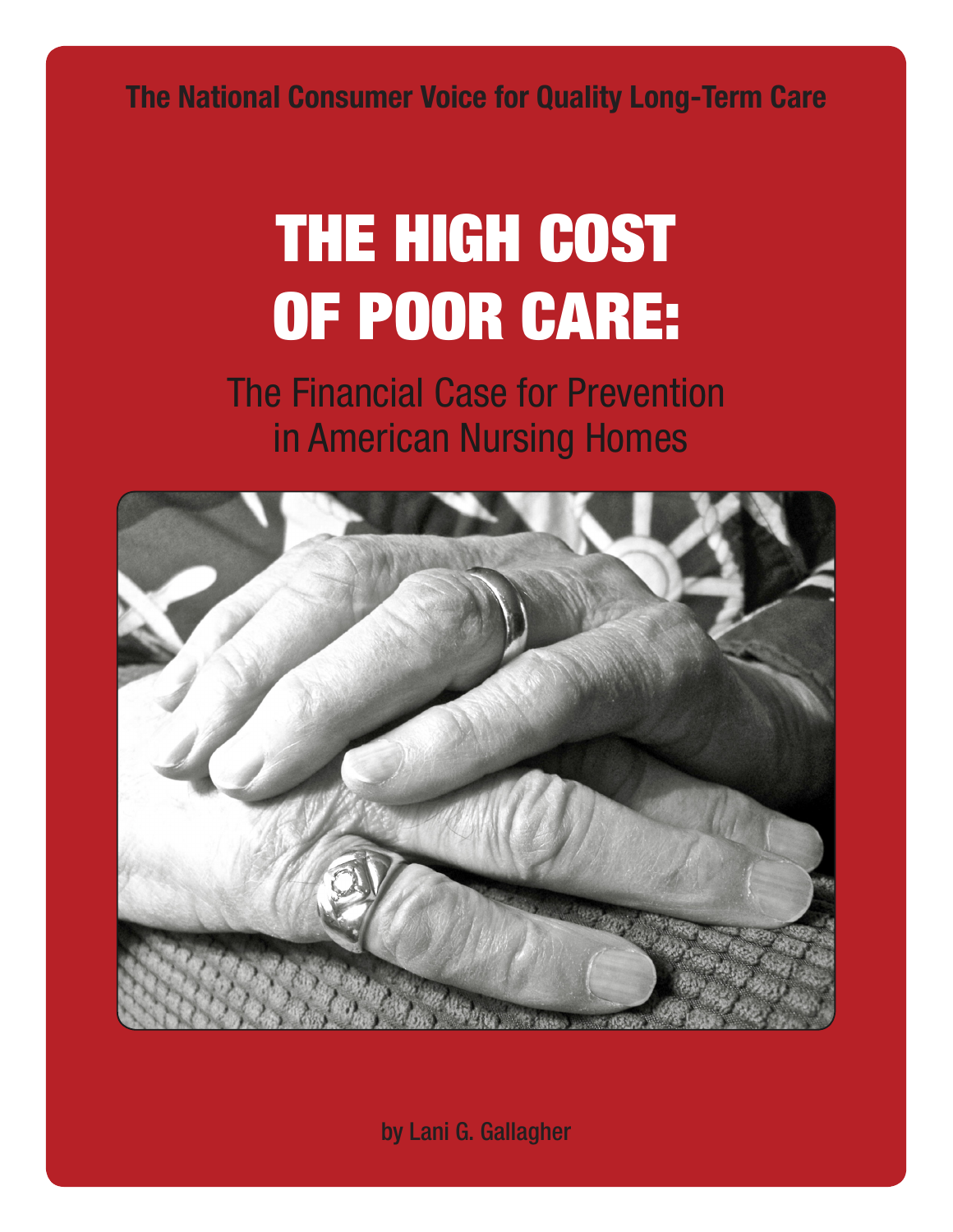

1001 Connecticut Avenue, NW, Suite 425 Washington, DC 20036 Tel: (202)332-2275 Fax: (202)332-2949 E-mail: **[info@theconsumervoice.org](mailto:info%40theconsumervoice.org?subject=)** Websites: **[www.theconsumervoice.org](http://www.theconsumervoice.org) [www.ltcombudsman.org](http://www.ltcombudsman.org)**

April 2011

*The National Consumer Voice for Quality Long-Term Care (formerly NCCNHR) is a 501(c)(3) nonprofit membership organization founded in 1975 by Elma L. Holder that advocates for quality care and quality of life for consumers in all long-term care settings.*

©2011. The National Consumer Voice for Quality Long-Term Care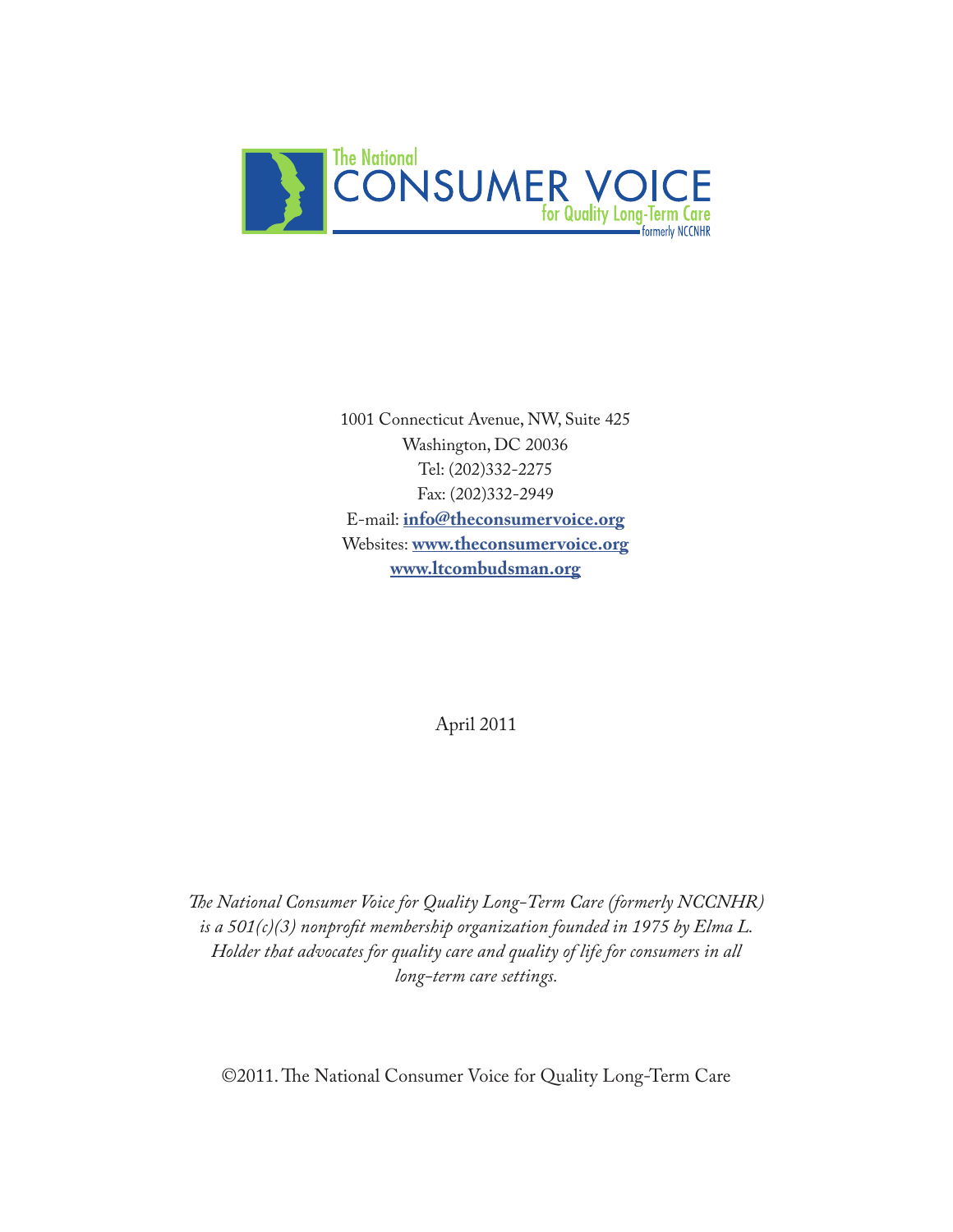Twenty years ago, The National Consumer Voice for Quality Long-Term Care—then the National Citizens' Coalition for Nursing Home (NCCNHR)—published *The High Cost of Poor Care—The Cost-Effectiveness of Good Care Practices*. The publication compiled research demonstrating the proof of Benjamin Franklin's adage, "an ounce of prevention is worth a pound of cure." In the case of long-term care, factors such as good basic nursing practices and assistance with activities of daily living were shown to save millions of dollars that would have been spent for costly medical treatment and hospitalization for conditions such as pressure sores, bone fractures, and incontinence.

In 2011, as Congress debates budget proposals that would weaken the structure and financing of Medicaid and (very likely) quality standards and regulatory enforcement in nursing homes, it is imperative to remember that poor care is expensive. Routine tasks performed by nursing assistants – such as repositioning nursing home residents to relieve pressure and assisting those with severe disabilities to eat and drink – would be replaced by costly medical care to heal pressure sores and treat the myriad medical problems caused by malnutrition and dehydration.

The cost of poor care in America's nursing homes is staggering, whether it is measured by poor health outcomes and the number of lives lost, or by the amount of money spent on treating preventable conditions. While the trauma inflicted upon nursing home residents and their loved ones is not easily categorized and calculated, the financial costs are quantifiable. The financial burden of poor care rests not only on individuals and families, but also on all American taxpayers, through Medicare and Medicaid. And that burden is heavy. This report examines the costs of several different preventable conditions and discusses each in detail.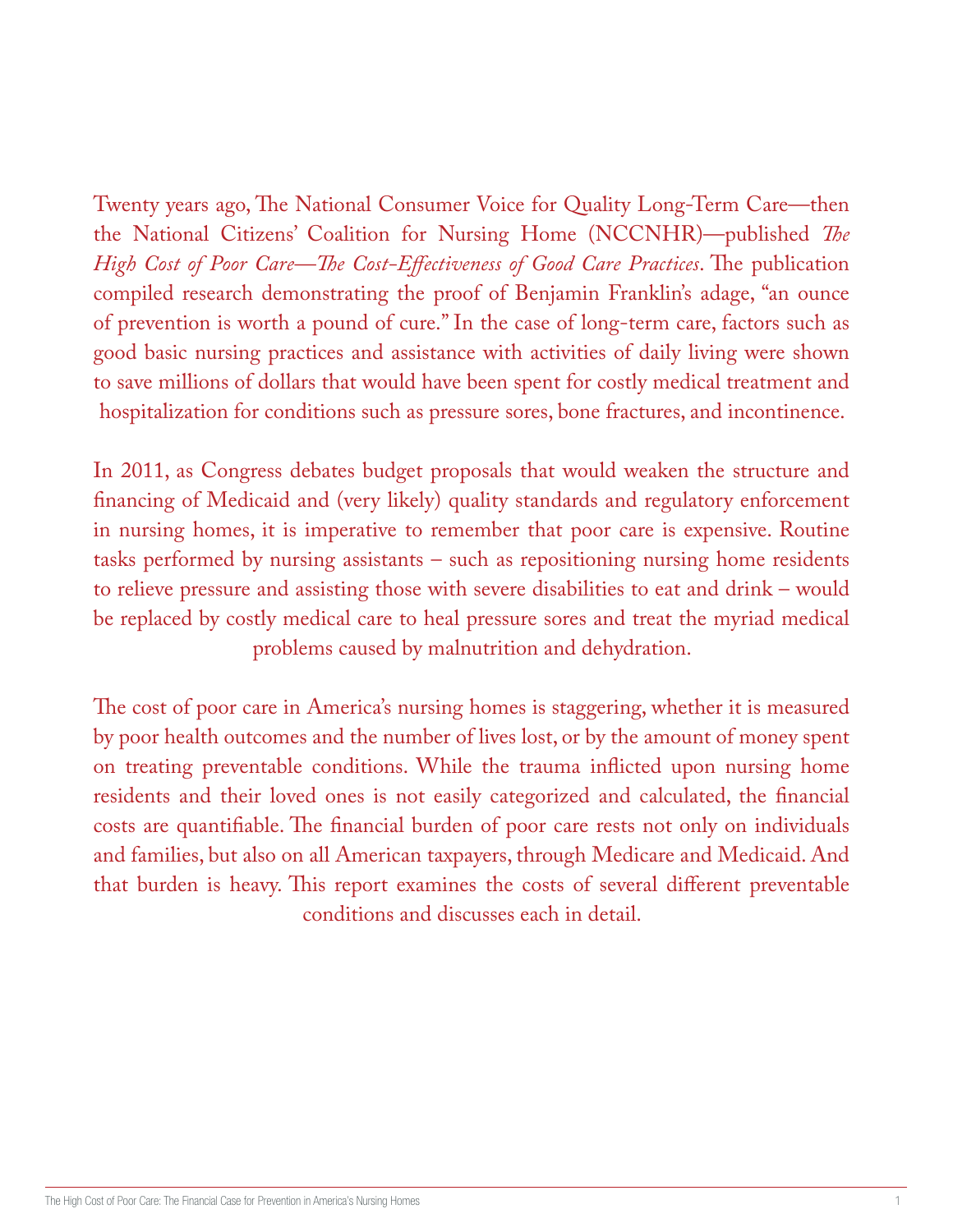### FALLS

Falls are the leading cause of injury among adults 65 and older (Findorff, Wyman, Nyman, & Croghan, 2007). Nursing homes are, unsurprisingly, a high fall risk setting (Becker & Rapp, 2010), with elderly living in nursing homes having higher fall rates than people of the same age living in the community (Sorensen et al., 2006). On average, in a facility with 100 beds, there will be 100 to 200 falls each year (Sorensen et al., 2006), and three-quarters of nursing home residents will have at least one fall per year (Sorensen et al., 2006). Approximately one-quarter of all such falls will require medical attention (Sorensen et al., 2006).

The possible injuries after a fall are varied, but it is estimated that 10% to 25% of falls in long-term care facilities result in fractures or lacerations (Becker & Rapp, 2010). Of these injuries, hip fractures are the most common, though the rates of pelvic fractures have been increasing in recent years (Becker & Rapp, 2010). Both of these have additional negative effects on a patient's health. Pelvic fractures among nursing home residents are associated with higher mortality rates in the months after the injury (Rapp et al., 2010), and hip fractures increase the risk for developing pressure ulcers (Lyman, 2009), a condition which will be discussed later in this report.

The financial cost is also significant. In 2000, the direct cost of all fall injuries for persons over age 65 was more than \$19 billion (Centers for Disease Control and Prevention, 2008). Fractures account for \$12 billion annually (Centers for Disease Control and Prevention, 2008). It is important to note that these figures include all people over 65, not just those in nursing homes. However, because falls are more common in long-term care settings, and nursing homes residents are more prone to serious complications after a fall (Becker & Rapp, 2010), it is reasonable to conclude that injuries among this population make up a disproportionate amount of the total costs.

The numbers are not only high in the aggregate, but also for the individual. In a study of adults 72 and older, the average cost of health care after sustaining a fall injury was \$19,440 (Centers for Disease Control and Prevention, 2008). For hip fractures specifically, the average cost has been estimated at more than \$35,000 (Findorff et al., 2007). In some cases, health care for one individual after a fall can reach as high as \$86,000 (Findorff et al., 2007).

Approximately 20% to 30% of falls in long-term care facilities are preventable (Becker & Rapp, 2010). Fall prevention is often used as justification for employing physical restraints in nursing homes, despite the negative health consequences related to immobility (Becker & Rapp, 2010). In fact, the opposite has greater success; exercise is the best known prevention method, when done at least twice a week (Becker & Rapp, 2010). Exercise does not require complex technology or pharmaceuticals; it is a relatively simple intervention, with the potential to dramatically lower costs. Though not all falls in nursing homes can be prevented, a 30% reduction represents a significant cost saving, given the magnitude of the problem. And there may be other positive economic externalities, as it would effectively reduce a share of the risk for other conditions, like pressure ulcers.

# PRESSURE ULCERS

Pressure ulcers, which have long been used as an indicator of quality of care (Russo, Steiner, & Spector, 2008), are a widespread problem in long-term care settings, with prevalence rates ranging from 2.2% to 23.9% (Institute for Healthcare Improvement, 2007). Medicare pays for 73.8% of hospitalizations for pressure ulcers, while Medicaid covers an additional 12% (Russo et al., 2008). The number of such hospital stays increased 27.2% from 1993 to 2006, outpacing the increase in hospitalizations for all causes during the same time period (Russo et al., 2008). The total annual cost for treating pressure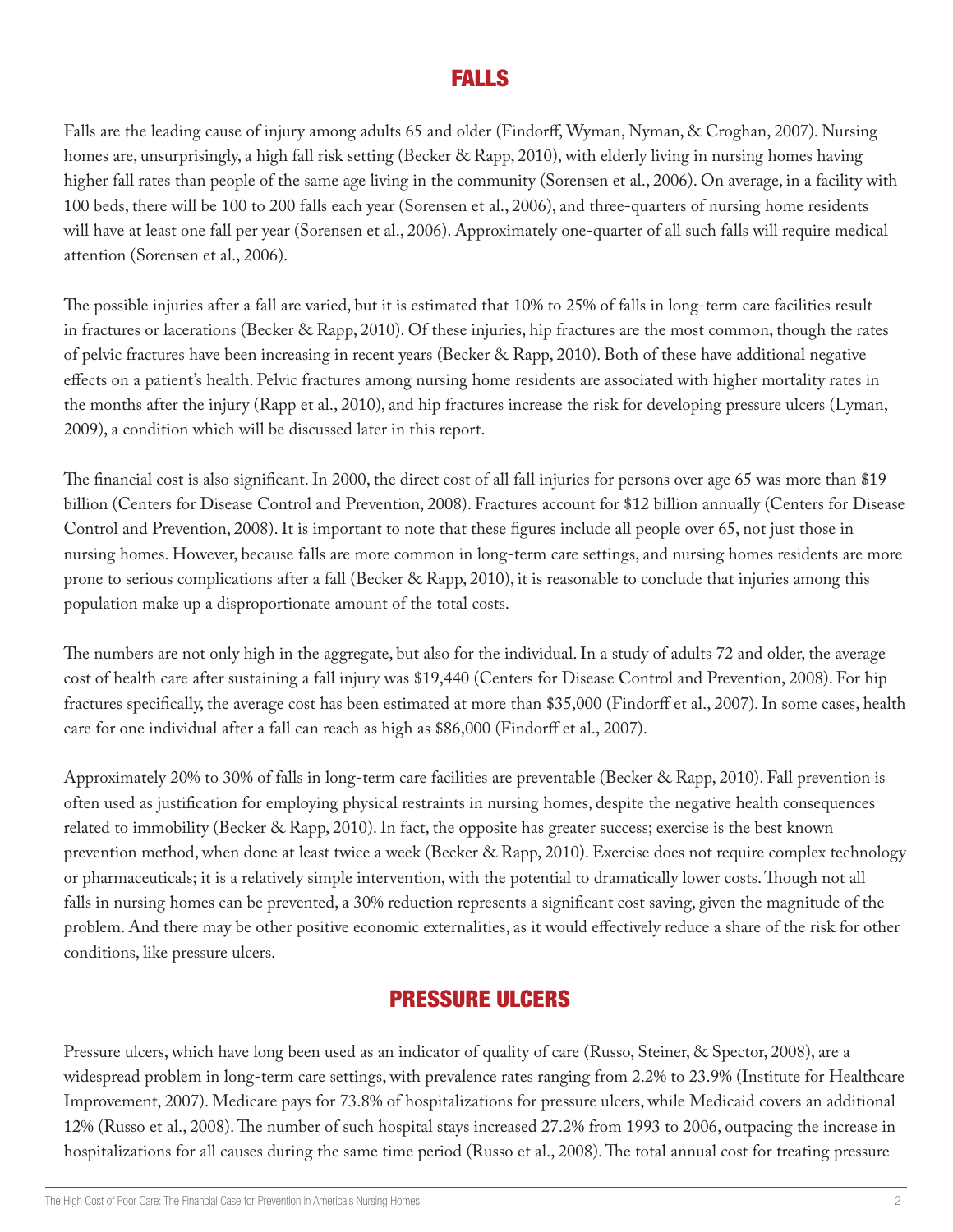ulcers in the United States is \$11 billion (Institute for Healthcare Improvement, 2007).

Evidence shows that the vast majority of pressure ulcers can be avoided. Two programs in particular illustrate this point. A prevention program based on the Agency for Health Care Policy and Research (AHCPR) guidelines resulted in a massive drop in the number of pressure ulcers in one nursing home. Prevalence ranged from 12% to 25% before the project, declining precipitously after implementation, and falling to almost zero in the fourth year after its inception (Tippet, 2009)1 . There were several costs associated with the program. During the first year, \$20,000 was paid to a doctor acting as a wound consultant (Tippet, 2009). This fell to \$7,200 per year in subsequent years, as the consultant's participation decreased (Tippet, 2009). Purchasing pressure support surfaces for the entire facility cost \$11,000 at the start of the program (Tippet, 2009). The savings, however, far outweighed the costs. Expenditure on preventative skin care materials and equipment decreased by \$200 a month, going from \$865 to \$665, and more importantly, the saving due to the reduction of pressure ulcers was more than \$122,000 annually (Tippet, 2009). This figure is based on conservative estimates of the average cost of treating pressure ulcers and is likely greater (Tippet, 2009).

In another program, in a nursing home with 555 patients, the use of heel protectors resulted in a 95% reduction in new heel pressure ulcers (Lyman, 2009). This is an important finding, as 30% of all pressure ulcers occur on the heel (Lyman, 2009). The heel protectors cost \$56 each (Lyman, 2009). Taking into account the cost of providing two heel protectors to each person in the facility, the net financial saving was between \$12,400 and \$1,048,400 in the three months after the intervention (Lyman, 2009). This is undoubtedly a wide range, but it reflects the varying cost of treating pressure ulcers according to severity (Lyman, 2009). For the worst pressure ulcers, this can be as high as \$70,000. If an estimated average cost of treating pressure ulcers is used, the saving was approximately \$50,769 for the facility (Lyman, 2009).

#### URINARY INCONTINENCE

Urinary incontinence, which has negative emotional and social consequences beyond the physical symptoms of the condition, affects 65% of American nursing home residents (Palmer, 2008). The total direct cost of urinary incontinence among nursing home residents is \$5.3 billion per year (Palmer, 2008). This amount does not take into account the cost associated with nursing home admission due specifically to incontinence, which would add another \$6 billion annually (Palmer, 2008).

Like pressure ulcers, urinary incontinence can be used as an indicator of quality of care (Palmer, 2008). Specific care practices, such as prompted voiding and strength and endurance exercises (Minnesota Evidence-Based Practice Center, 2007), have demonstrated a positive effect in nursing home residents (Landefeld et al., 2008). Another method of addressing this problem is implementation of the Agency for Health Care Quality and Research clinical practice guidelines on incontinence and pressure ulcers (Frantz, Xakellis Jr., Harvey, & Lewis, 2003). These guidelines have been shown to improve dryness and reduce the prevalence of pressure ulcers, costing roughly \$10 per resident per day to prevent two of the most common conditions in nursing homes (Frantz et al., 2003).

# MALNUTRITION

Calculating the total cost attributable to malnutrition is extremely difficult. It is easy to measure the direct health care costs of pressure ulcers or fractures, because those ailments are often the primary diagnosis or reason for treatment. Malnutrition, however, incurs costs primarily because it is an underlying cause of other conditions and worsens existing ones.

Malnutrition weakens the immune system, leaving the person vulnerable to infections, and renders them more susceptible

1 Over the same time period, the facility experienced a 37% reduction in falls (Tippet, 2009). The reason for this is unknown, though the timing suggests an association with the pressure ulcer prevention program (Tippet, 2009).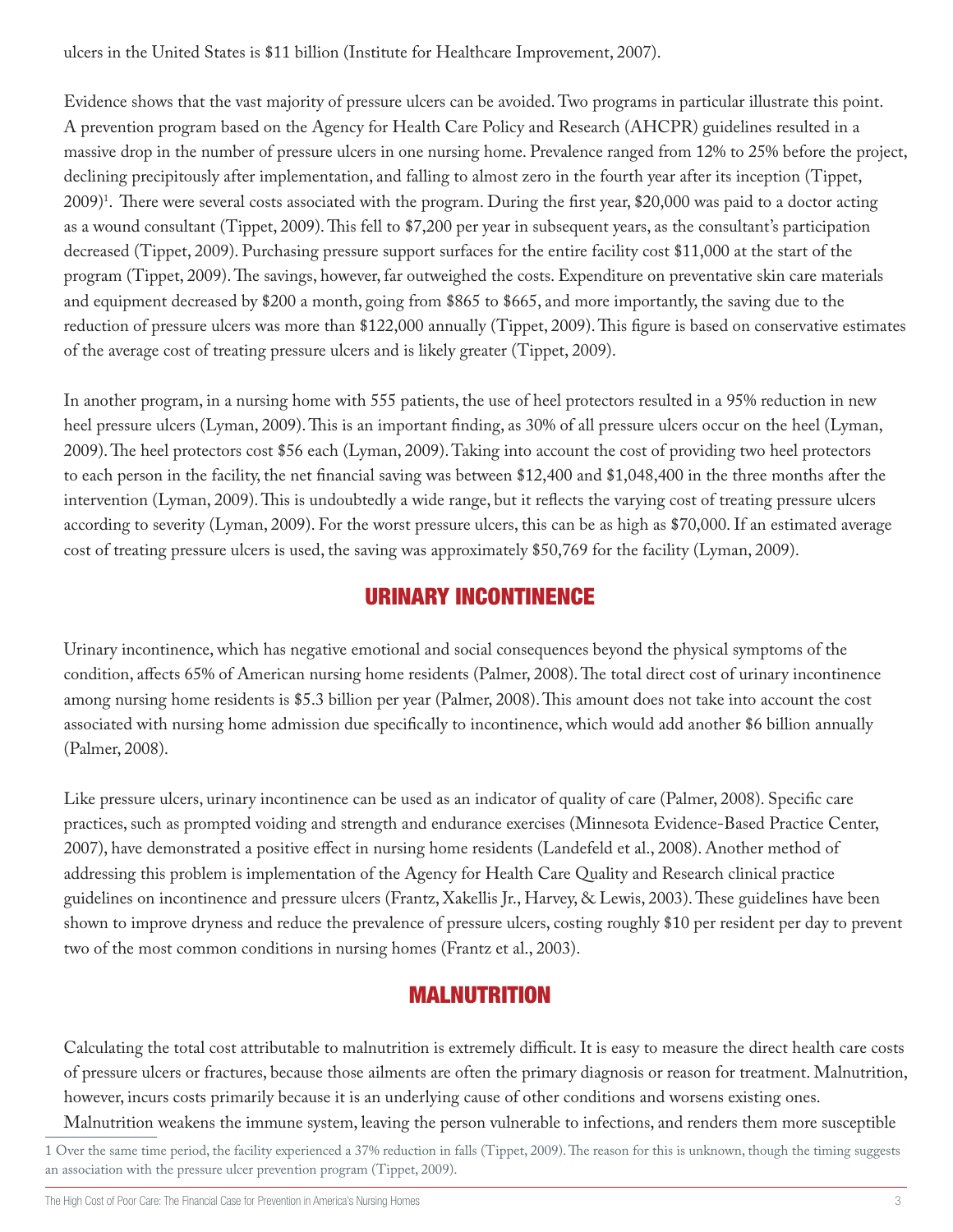to pressure ulcers and fractures (Carrier, Ouellet, & West, 2007). It also results in more frequent hospitalizations, lengthier recovery times, and higher mortality (Carrier et al., 2007).

In one study, the daily hospital costs for malnourished patients were 60.5% higher than those for patients with a normal nutritional status (Voss, Tootell, & Gussler, 2006). This difference multiplies when the cost of medications and tests are added to the total (Voss et al., 2006). With those included, the costs for malnourished patients were 308.9% greater than those for patients with a normal nutritional status (Voss et al., 2006). This data clearly suggest a high financial cost of malnutrition, particularly in light of the fact that the rate of protein-calorie malnutrition in elderly nursing home residents has been estimated to be as high as 85% (Crogan & Pasvogel, 2003).

Malnutrition is complex among the elderly, as a host of factors play a role in its etiology (Carrier et al., 2007). Poor oral health and a general decline in health status are both related to malnutrition (Carrier et al., 2007), and as dependency increases, so does the risk of malnutrition (Kaiser et al., 2010). There are also institutional issues contributing to the problem, such as inadequate staffing (Crogan & Pasvogel, 2003). There are, however, a number of factors involved that can be controlled, in order to improve nutritional status.

Greater variety in diet is associated with better nutrition among nursing home residents, as shown by the results of one study, which found that a longer menu cycle had a protective effect against the risk of malnutrition (Carrier et al., 2007). Enhancing the flavor of food also improves nutritional intake among nursing home residents (Crogan & Pasvogel, 2003). These results suggest that residents' preferences play a role in their nutritional status. This is supported by another finding from the aforementioned study: the use of porcelain plates (as opposed to plastic) was also found to have a protective effect against malnutrition, possibly because doing so creates a more home-like atmosphere during mealtime (Carrier et al., 2007). Improving the presentation and taste of food in nursing homes may be a useful tool in reducing the rate of malnutrition in these facilities. Other simple interventions, such as removing lids and packaging before serving may also have a positive effect (Carrier et al., 2007). It is important to note that by improving residents' nutritional status, these measures have the potential to simultaneously reduce hospitalizations, pressure ulcers, and fractures; and these positive externalities have cost benefits of their own.

#### **DEHYDRATION**

Dehydration is a widespread problem in nursing homes. In one study, at least 92.5% of residents were found to have inadequate fluid intake (Kayser-Jones et al., 1999)<sup>2</sup>. Of all persons discharged after a hospitalization primarily for a fluid or electrolyte disorder<sup>3</sup> in 2008, more than half were age 65 or older (Agency for Healthcare Research and Quality, 2008). For people between the ages of 65 and 84, the average length of stay was 3.9 days (Agency for Healthcare Research and Quality, 2008). This number increased slightly for those 85 and older, reaching 4.2 days (Agency for Healthcare Research and Quality, 2008).

Using a weighted average of the costs for both of these age brackets<sup>4</sup>, the cost of a hospitalization for dehydration was \$5,839 (Agency for Healthcare Research and Quality, 2008). Charges levied by the hospital, however, were substantially higher than actual costs, with an average charge of \$18,048 per hospitalization (Agency for Healthcare Research and Quality, 2008). Medicare paid for 56.6% of these hospitalizations, while an additional 13.2% were covered by Medicaid (Agency for Healthcare Research and Quality, 2008). In 2008, there were 275,485 discharges with a principle diagnosis of a fluid or electrolyte disorder among people age 65 or older (Agency for Healthcare Research and Quality, 2008). Using

<sup>2</sup> Depending on the standard used, the proportion ranged between 92.5% and 100%.

<sup>3</sup> Primarily dehydration

<sup>4</sup> Author's calculation based on AHRQ data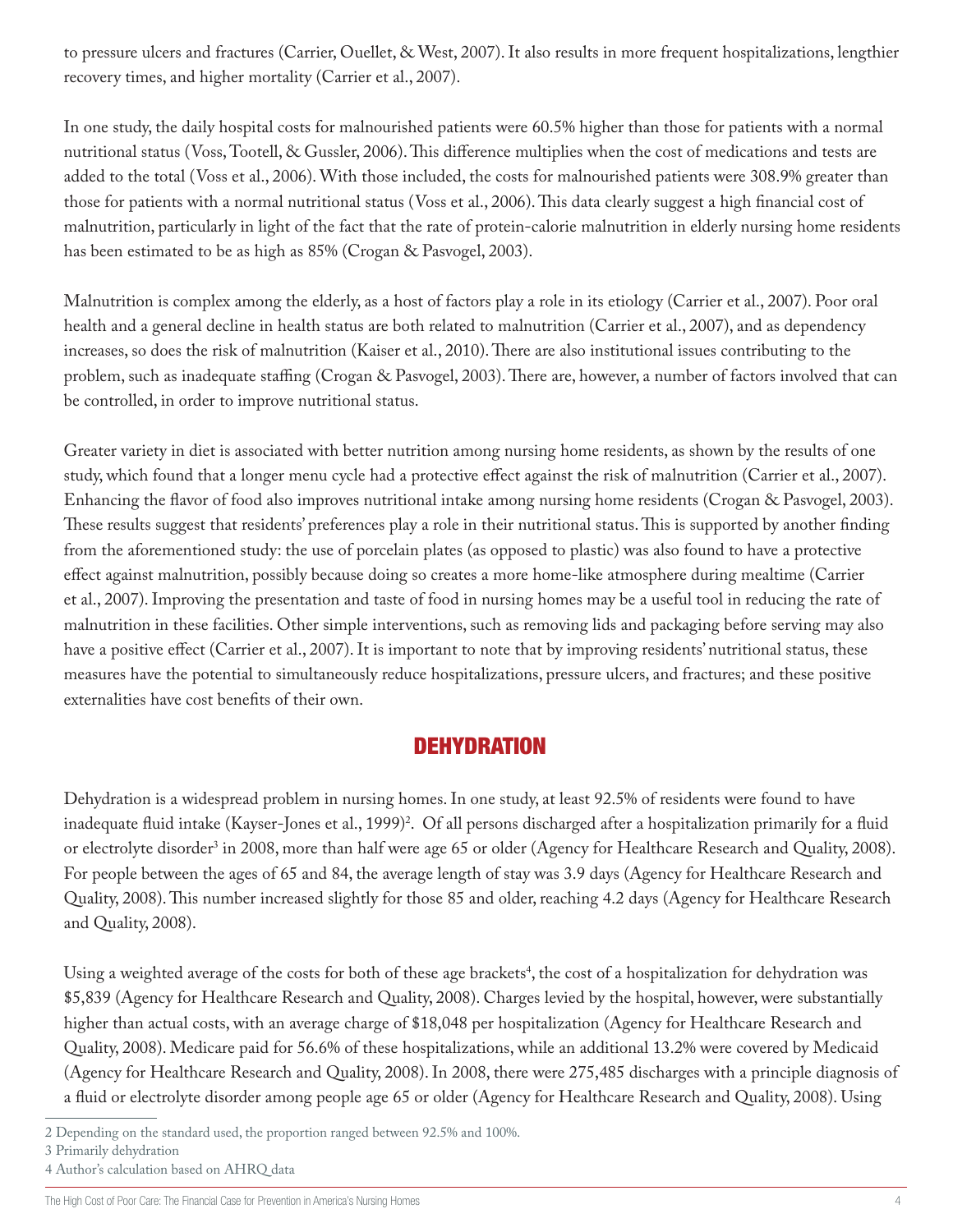this figure and the average listed above, it is possible to get an estimation of the total cost of dehydration in age group, which amounts to approximately \$1.6 billion in real costs and \$4.97 billion in hospital charges (Agency for Healthcare Research and Quality, 2008)<sup>5</sup>.

Like malnutrition, there are both clinical and institutional causes of dehydration. Fevers and infections are common among nursing home residents, and both contribute to dehydration (Kayser-Jones et al., 1999). Difficulty swallowing and other physical impairments are also a factor, and once again, inadequate staffing has a negative effect, as it results in hurried feeding and less fluid intake (Kayser-Jones et al., 1999). Often, fluids are inaccessible to residents between meals, also limiting their intake (Kayser-Jones et al., 1999). Making fluids more available and allowing sufficient time for feeding may help improve residents' hydration. There are also established interventions which exhibit success in this regard. Multiple verbal prompts to drink between meals, combined with accommodation of residents' beverage preferences, have been shown to increase fluid intake (Simmons, Alessi, & Schnelle, 2001).

### AMBULATORY CARE-SENSITIVE DIAGNOSES AND AVOIDABLE HOSPITALIZATIONS

Ambulatory care-sensitive diagnoses (ACSDs) are diseases for which hospitalization can typically be avoided with adequate primary care. Examples include congestive heart failure, asthma, and diabetes (Probst, Moore, Baxley, & Lammie, 2003). ACSDs are often used as a proxy measure for unnecessary hospitalizations (Ouslander et al., 2010), and studies of hospitalizations of nursing home residents indicate that a high percentage is due to these conditions. In Los Angeles, this proportion was found to be 45%, and in a study conducted in Georgia, it reached 67% (Ouslander et al., 2010). The Georgia study also showed that each of these hospitalizations resulted in an average of \$6,572 in Medicare spending (Ouslander et al., 2010). In New York State alone, over a five year period, spending on avoidable hospitalizations of nursing home residents totaled over \$1.2 billion, with an increasing trend in annual expenditure<sup>6</sup> (Grabowski, O'Malley & Barhydt 2007). However, this issue is concerning not only because of the associated cost, but also because unnecessary hospitalizations constitute a threat to patients' health, due to the risk of hospital-acquired infections (Ouslander et al., 2010).

Having a nurse practitioner or physician's assistant onsite in the nursing home is associated with lower hospitalization rates (Ouslander et al., 2010). Again, the impact that adequate staffing can make on the health of nursing home residents is clear. Cost is often cited as a barrier to hiring more staff, but there is evidence to suggest that the cost of hiring new staff would be offset by savings resulting from better preventative care. Researchers in the Georgia study mentioned above were able to show that if preventable hospitalizations were reduced by just one-third, a feasible goal<sup>7</sup>, there would be enough financial savings to hire a nurse practitioner or physician's assistant in every nursing home in Georgia for five days a week and still have money leftover (Ouslander et al., 2010).

Poor preventative care in nursing homes is a drain both on families and American society as a whole, resulting in physical and emotional hardships, as well as massive financial costs. This report does not present an exhaustive analysis of all preventable conditions, nor does it address all the areas in which improvements could be made in quality of care; but it does show that there is a clear opportunity for substantial improvements. Prevention can be done cost-effectively, saving billions of dollars annually and improving the lives of countless nursing home residents.

<sup>5</sup> Author's calculation based on AHRQ data

<sup>6</sup> From 1999 to 2004, there was a 7.1% increase in annual spending, after adjusting for inflation.

<sup>7</sup> Based on nursing homes with the lowest hospitalization rates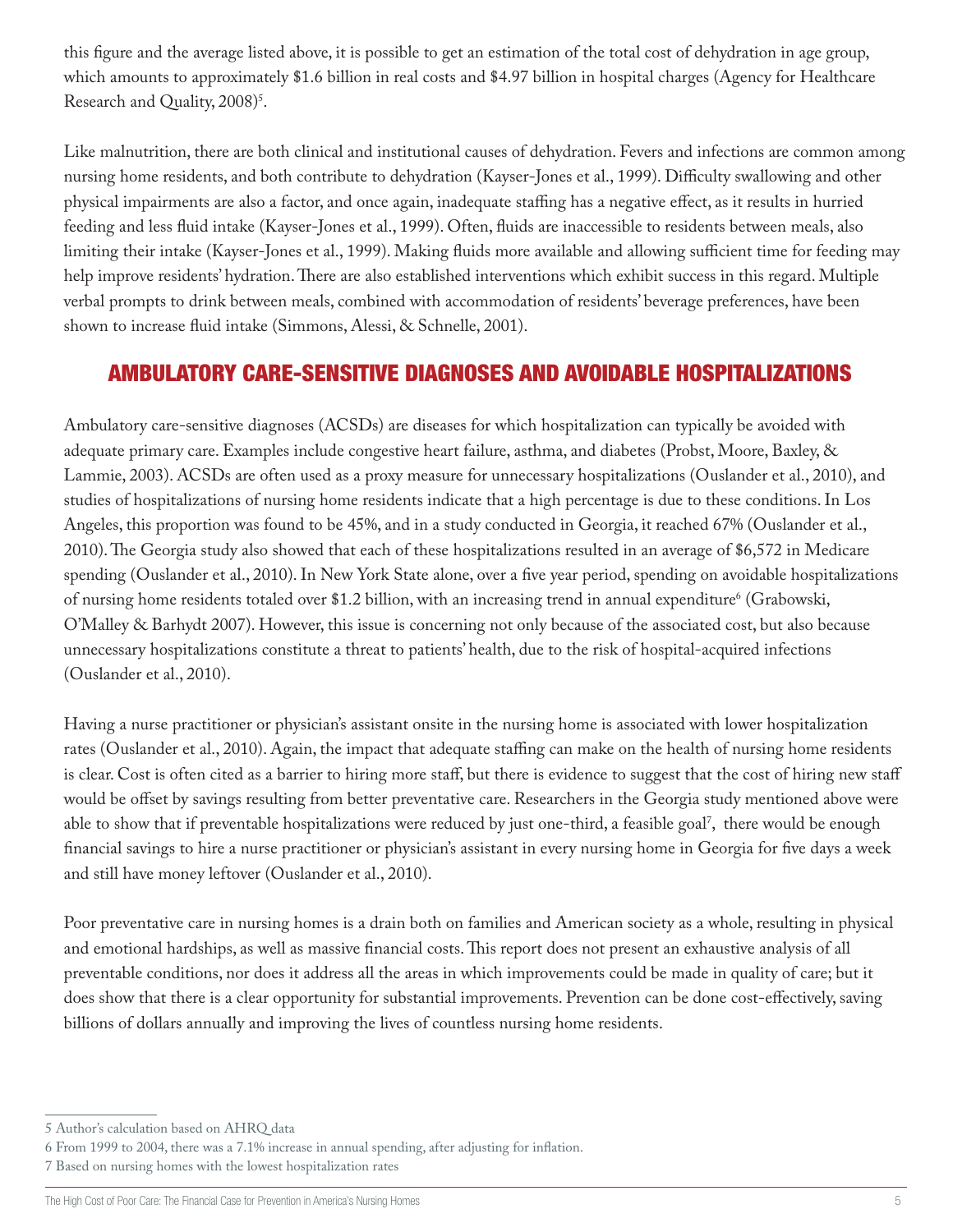## REFERENCES

Agency for Healthcare Research and Quality. (2008). *H-CUPnet: National and regional estimates on hospital use for all patients from the HCUP nationwide inpatient sample (NIS)*. Retrieved December 13, 2010, from [http://hcupnet.ahrq.gov.](http://hcupnet.ahrq.gov)

Becker, C., & Rapp, K. (2010). Fall prevention in nursing homes. *Clinics in Geriatric Medicine*, 26(4), 693-704. doi:10.1016/j. cger.2010.07.004.

Carrier, N., Ouellet, D., & West, G. E. (2007). Nursing home food services linked with risk of malnutrition. *Canadian Journal of Dietetic Practice and Research*, 68(1), 14-20.

Centers for Disease Control and Prevention. (2008). *Cost of falls among older adults*. Retrieved November 24, 2010, from [http://www.cdc.gov/ncipc/factsheets/fallcost.htm.](http://www.cdc.gov/ncipc/factsheets/fallcost.htm)

Crogan, N. L., & Pasvogel, A. (2003). The influence of protein-calorie malnutrition on quality of life in nursing homes. *Journals of Gerontology - Series A Biological Sciences and Medical Sciences*, 58(2), 159-164.

Findorff, M. J., Wyman, J. F., Nyman, J. A., & Croghan, C. F. (2007). Measuring the direct healthcare costs of a fall injury event. *Nursing Research*, 56(4), 283-287.

Frantz, R. A., Xakellis Jr., G. C., Harvey, P. C., & Lewis, A. R. (2003). Implementing an incontinence management protocol in long-term care. clinical outcomes and costs. *Journal of Gerontological Nursing*, 29(8), 46-53.

Grabowski, D.G., O'Malley, A.J. & Barhydt, N.R. 2007, "The Costs and Potential Savings Associated with Nursing Home Hospitalizations", *Health Affairs*, vol. 26, no. 6, pp. 1753-1761.

Institute for Healthcare Improvement. (2007). *Relieve the pressure and reduce harm*. Retrieved November 24, 2010, from [http://](http://www.ihi.org/IHI/Topics/PatientSafety/SafetyGeneral/ImprovementStories/FSRelievethePressureandReduceHarm.htm) [www.ihi.org/IHI/Topics/PatientSafety/SafetyGeneral/ImprovementStories/FSRelievethePressureandReduceHarm.htm](http://www.ihi.org/IHI/Topics/PatientSafety/SafetyGeneral/ImprovementStories/FSRelievethePressureandReduceHarm.htm).

Kaiser, M. J., Bauer, J. M., Rämsch, C., Uter, W., Guigoz, Y., Cederholm, T., et al. (2010). Frequency of malnutrition in older adults: A multinational perspective using the mini nutritional assessment. *Journal of the American Geriatrics Society*, 58(9), 1734-1738.

Kayser-Jones, J., Schell, E. S., Porter, C., Barbaccia, J. C., & Shaw, H. (1999). Factors contributing to dehydration in nursing homes: Inadequate staffing and lack of professional supervision. *Journal of the American Geriatrics Society*, 47(10), 1187-1194.

Landefeld, C. S., Bowers, B. J., Feld, A. D., Hartmann, K. E., Hoffman, E., Ingber, M. J., et al. (2008). National institutes of health state-of-the-science conference statement: Prevention of fecal and urinary incontinence in adults. *Annals of Internal Medicine*, 148(6), 449-458.

Lyman, V. (2009). Successful heel pressure ulcer prevention program in a long-term care setting. *Journal of Wound, Ostomy and Continence Nursing*, 36(6), 616-621.